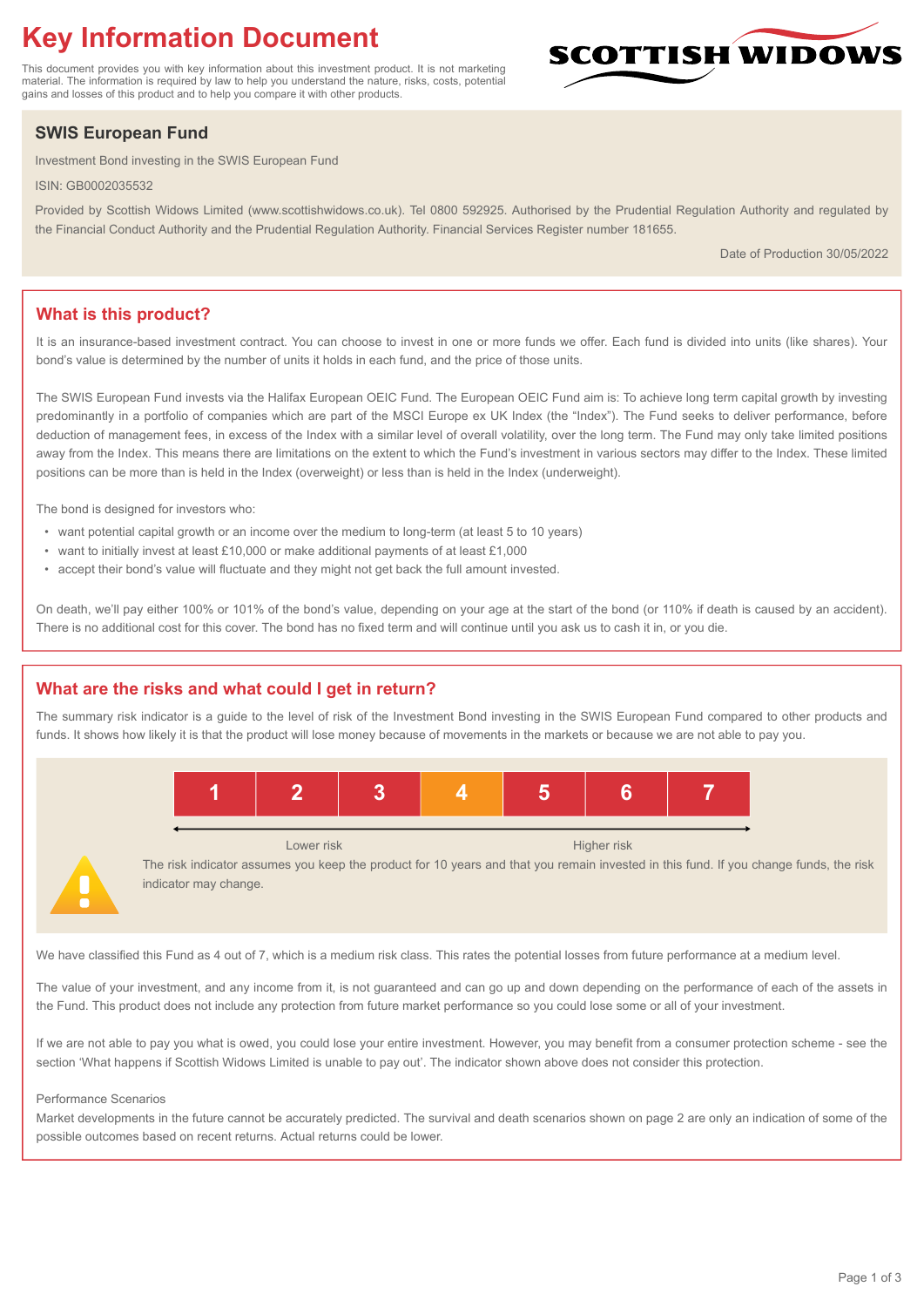

#### **What are the risks and what could I get in return? (continued)**

This table shows the money you could get back over the next 10 years, under different scenarios, assuming that you invest £10,000. The figures below assume no withdrawals are taken and do not allow for any Large Fund Bonus which may apply. The scenarios shown illustrate how your investment could perform. You can compare them with the scenarios of other products. The scenarios presented are an estimate of future performance based on evidence from the past on how the value of this investment varies, and are not an exact indicator. What you get will vary depending on how the market performs and how long you keep the investment. The stress scenario shows what you might get back in extreme market circumstances, and it does not take into account the situation where we are not able to pay you. The death scenario assumes investments perform in line with the moderate scenario.

The figures shown include all the costs of the product itself, but may not include all the costs that you pay to your adviser. The figures do not take into account your personal tax situation, which may also affect how much you get back. Before deciding to invest, you should read the Additional Information Document for more information on the risks and what you might get back. See page 2 for information on how the performance scenarios are calculated.

| <b>Investment £10,000</b> |                                                    |           |                                             |           |  |  |
|---------------------------|----------------------------------------------------|-----------|---------------------------------------------|-----------|--|--|
|                           |                                                    | 5 years   | 10 years<br>(Recommended<br>holding period) |           |  |  |
| <b>Survival Scenarios</b> |                                                    |           |                                             |           |  |  |
| <b>Stress scenario</b>    | £1,992<br>What you might get back after costs      |           | £3,645                                      | £2,224    |  |  |
|                           | $-80.08%$<br>Average return each year              |           | $-18.28%$                                   | $-13.96%$ |  |  |
| Unfavourable scenario     | What you might get back after costs<br>£8,176      |           | £6,873                                      | £6,340    |  |  |
|                           | Average return each year                           | $-18.24%$ | $-7.23%$                                    | $-4.45%$  |  |  |
| Moderate scenario         | What you might get back after costs                | £10,223   | £11,282                                     | £12,762   |  |  |
|                           | Average return each year                           | 2.23%     | 2.44%                                       | 2.47%     |  |  |
| Favourable scenario       | What you might get back after costs                | £12,681   | £18,375                                     | £25,486   |  |  |
| Average return each year  |                                                    | 26.81%    | 12.94%                                      | 9.81%     |  |  |
| <b>Death scenarios</b>    |                                                    |           |                                             |           |  |  |
| Insured event             | What your beneficiaries might get back after costs | £10,325   | £11,395                                     | £12,890   |  |  |

#### **What happens if Scottish Widows is unable to pay out?**

Your Plan is fully covered by the Financial Services Compensation Scheme. More information about compensation arrangements is available from the Financial Services Compensation Scheme, who can be contacted on 0800 678 1100 or 0207 741 4100 or via their website at www.fscs.org.uk

## **What are the costs?**

The Reduction in Yield (RIY) shows what impact the total costs you pay will have on the investment return you might get. The total costs take into account one-off, ongoing and incidental costs. The amounts shown here are the cumulative costs of the product itself, for three different holding periods. The monetary figures shown assume you invest £10,000 and investments perform in line with the moderate scenario. The figures are estimates and may change in the future. The person selling you or advising you about this product may charge you other costs. If so, this person will provide you with information about these costs, and show you the impact that all costs will have on your investment over time.

| <b>Investment £10,000</b>       |                             |                              |                            |  |  |  |
|---------------------------------|-----------------------------|------------------------------|----------------------------|--|--|--|
| <b>Scenarios</b>                | If you cash in after 1 year | If you cash in after 5 years | If you cash in at 10 years |  |  |  |
| Total costs                     | £188                        | £755                         | £1,499                     |  |  |  |
| Impact on return (RIY) per year | 1.87%                       | 1.46%                        | 1.40%                      |  |  |  |